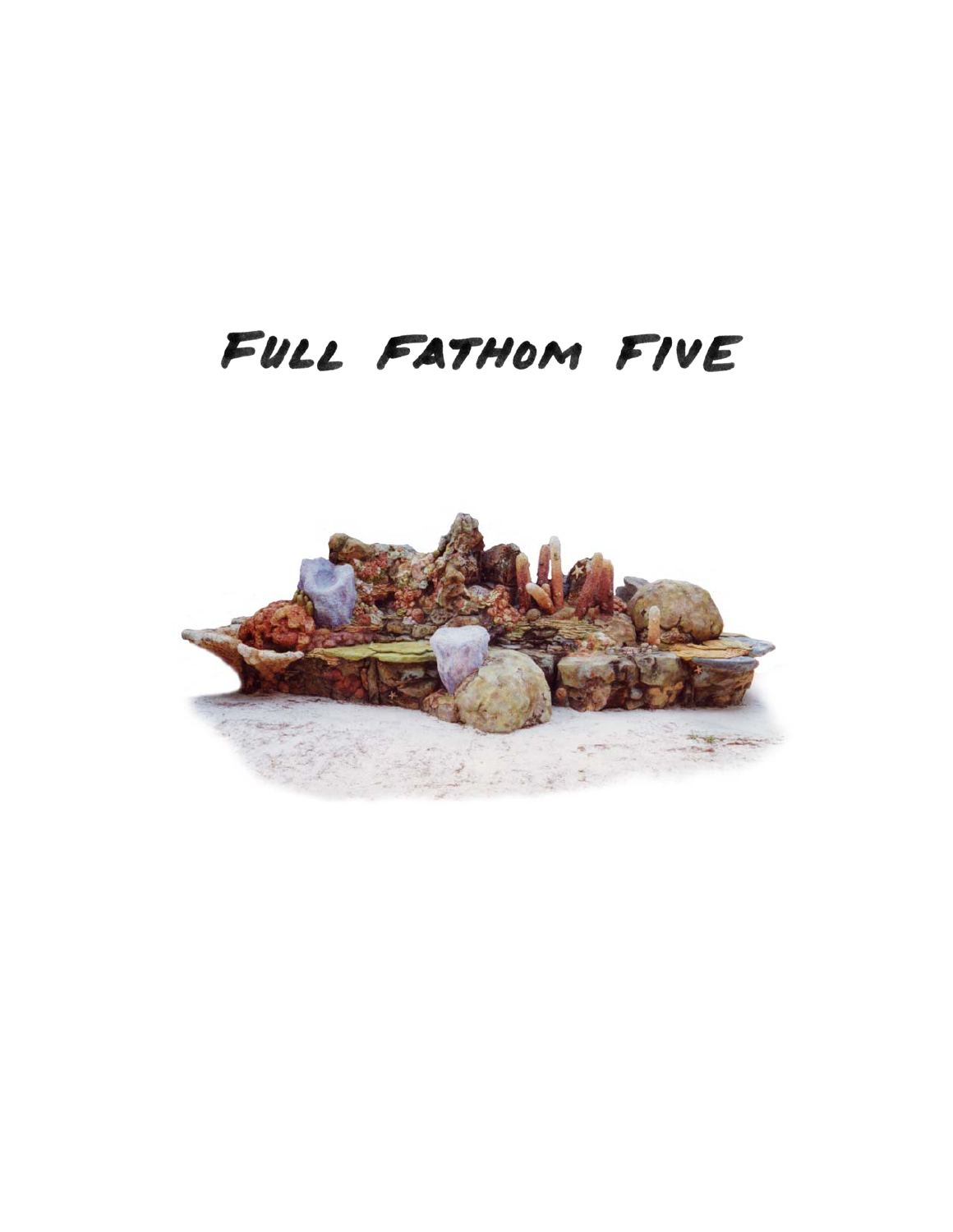

### **CENTERLINE PRODUCTION INC.**

2425 McMichael Rd.<br>
St. Cloud, FL 34771<br>
T (407) 891-1422<br>
E info@centerlineart.com W www.centerlineart.com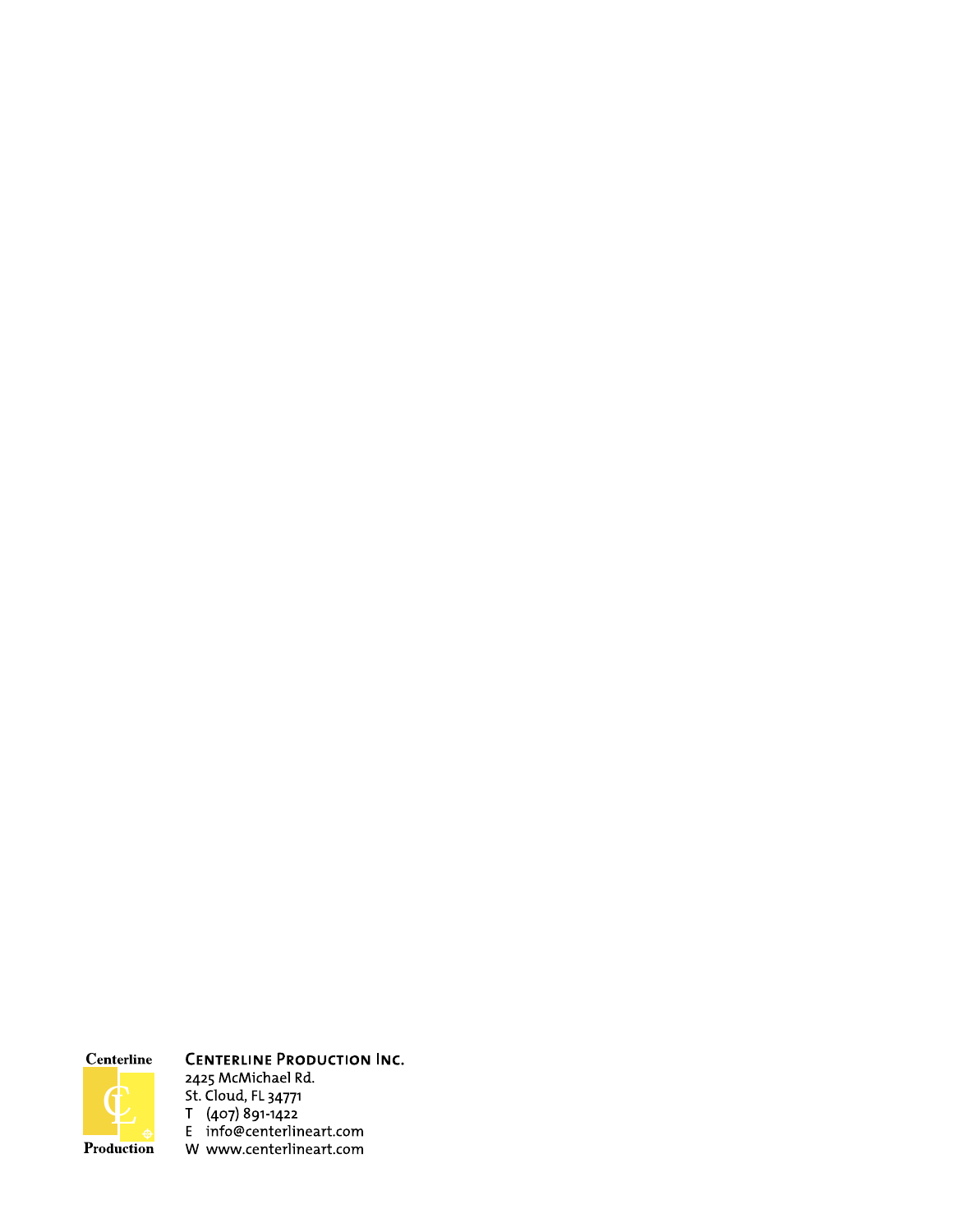## STATEMENT

### Statement by the Artist

The inspiration for Full Fathom Five is the fragile ecosystem that surrounds Florida, and which is in dire danger of disappearing in the next 50 years. I first discovered this astounding marine environment in 1985, when I started to scuba. Initially, I was fascinated by the fish that inhabit the reefs, but I became even more fascinated by the coral in 1998, after a dive excursion to the marine sanctuary in Bonaire. For the next couple of years, I dedicated myself to researching the different species. I started to render them in 3D, in the hope that by illustrating its beauty I might somehow contribute to the people that have not had a chance to view it in its own element. I also joined the Coral Reef Alliance, with a sense of urgency, knowing that my modest donations are helping to assist scientists in their attempt to slow, and stop, the rate at which coral is disappearing.

I believe it is critical to enlighten the general public about the importance of a healthy ocean, marine population and marine habitat. And given that our children are the future guardians of our natural treasures, I believe it is very important that the commissioned sculpture be as accessible to children as it is to adults.

Full Fathom Five appeals to children and adults in a fun, innovative and informative manner. It provides people with the opportunity to experience firsthand the variety of colors and textures in reefs, at no danger to living coral. Supplemental signage could serve to further inform them of special characteristics of the different species showcased by Full Fathom Five.

During the creation of the piece, I placed the corals at varying levels in order to increase the visual interest, but also to make the sculpture accessible to children and adults of all ages. Its circular design is ideal for placement in any environment, and its size and shape can accommodate numerous people simultaneously, in addition to providing "ideal" photo opportunities.

Kia Ricchi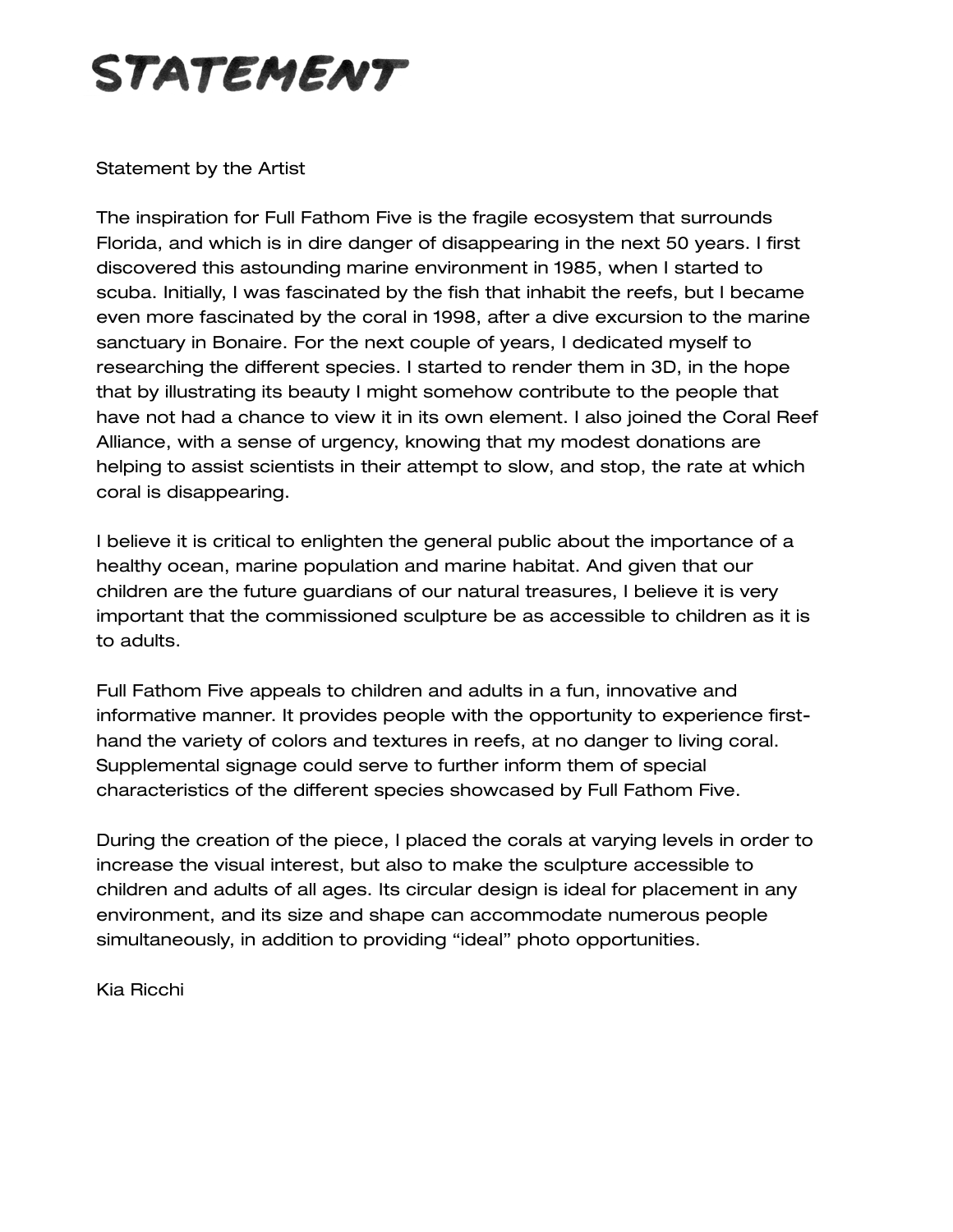## FULL FATHOM FIVE

The very nature of coral provides for versatile creative opportunities.

The wide color and texture palettes ensure visual and tactile interest. The sculptural elements engage the viewer on a very physical and spatial level.

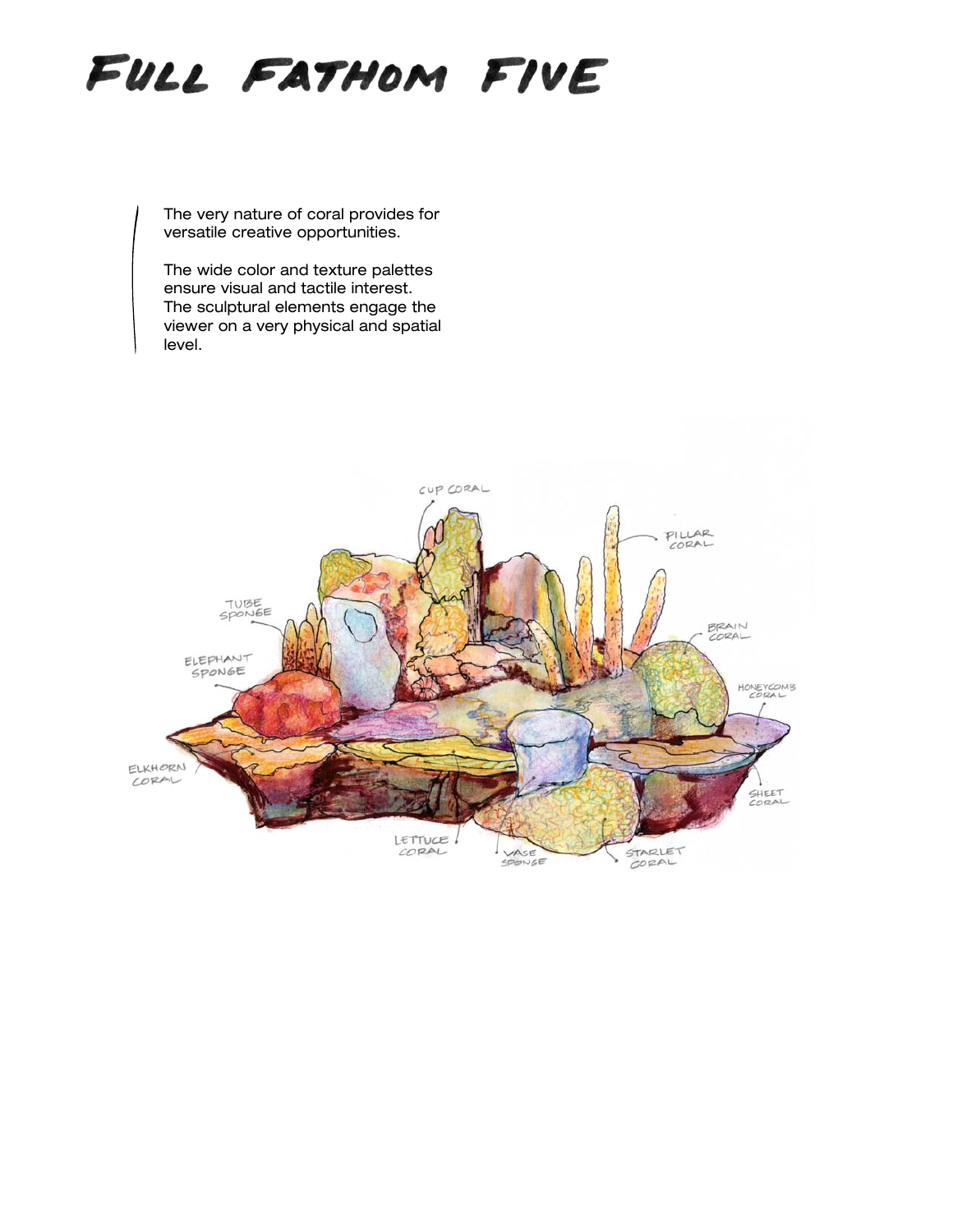## FULL FATHOM FIVE ELEMENT: REEF









Full Fathom Five is a concrete sculpture that is designed for outdoor placement and allows for public seating.

It realistically depicts numerous coral species.

The reef element dimensions are 21' x 10' x 6'.



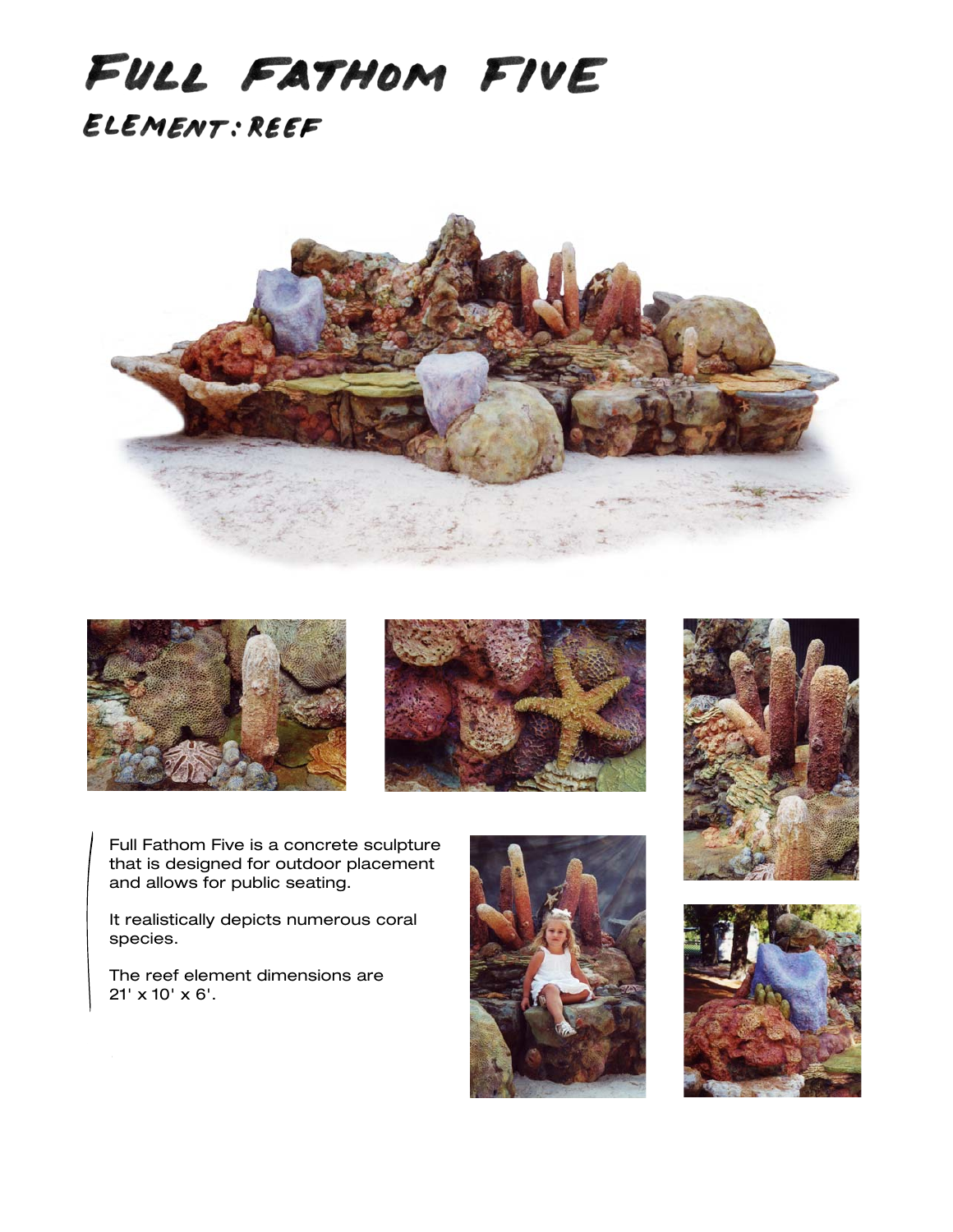# FULL FATHOM FIVE

### ELEMENT: FABRICATION DETAIL





After the original sculpture design was completed, an engineer reviewed the live and dead loads of the work.

The steel armature, including lifting attachments, was welded and painted with a durable marine paint to prevent rusting.

After the lathe was attached to the steel framework, a 1/4" cement scratch coat was applied to stiffen the cage.

The final carving process involved the use of tinted cement which was manipulated with tools such as trowels and silicone molds.

Final embellishment included the use of drybrushed highlights and acid staining.





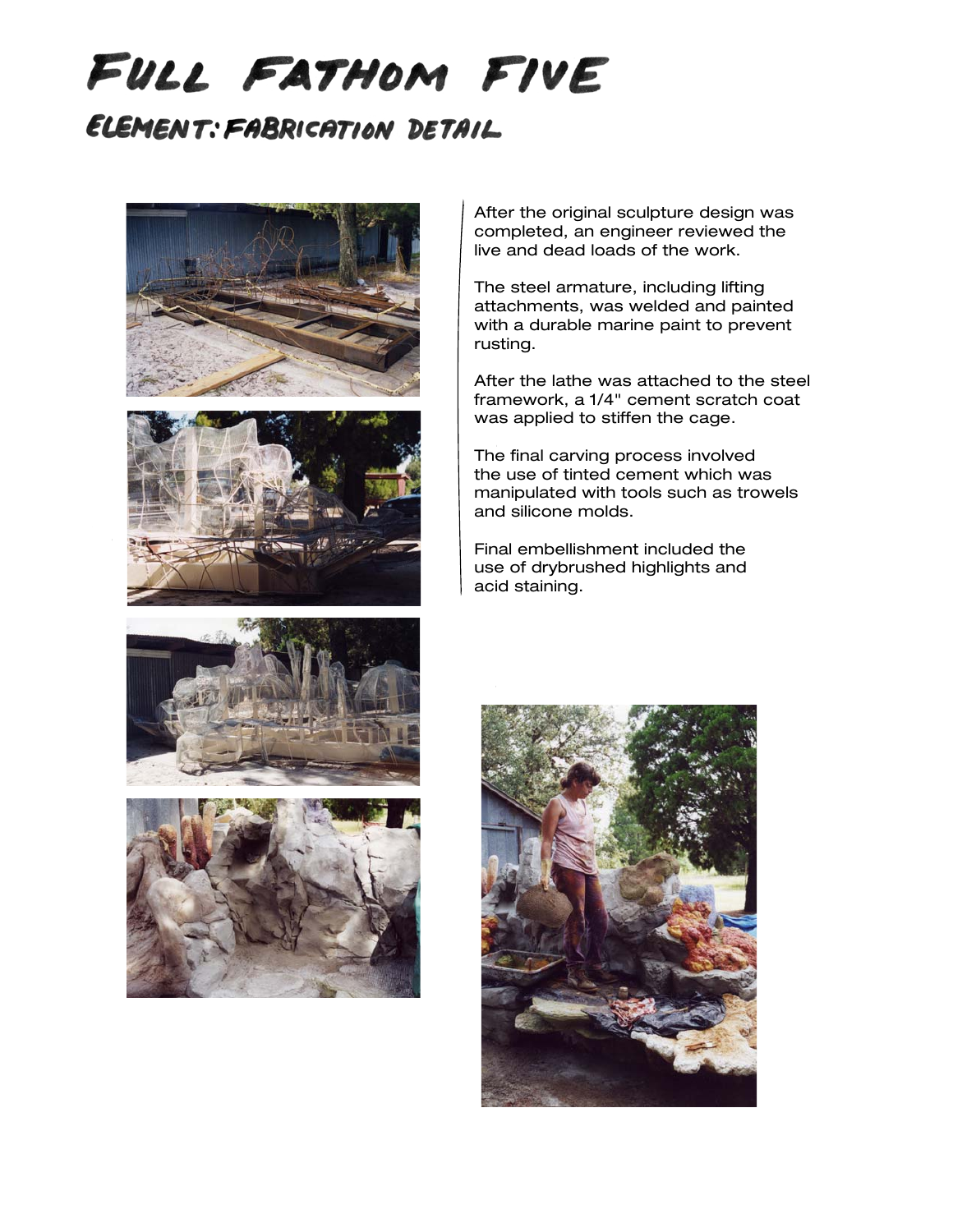